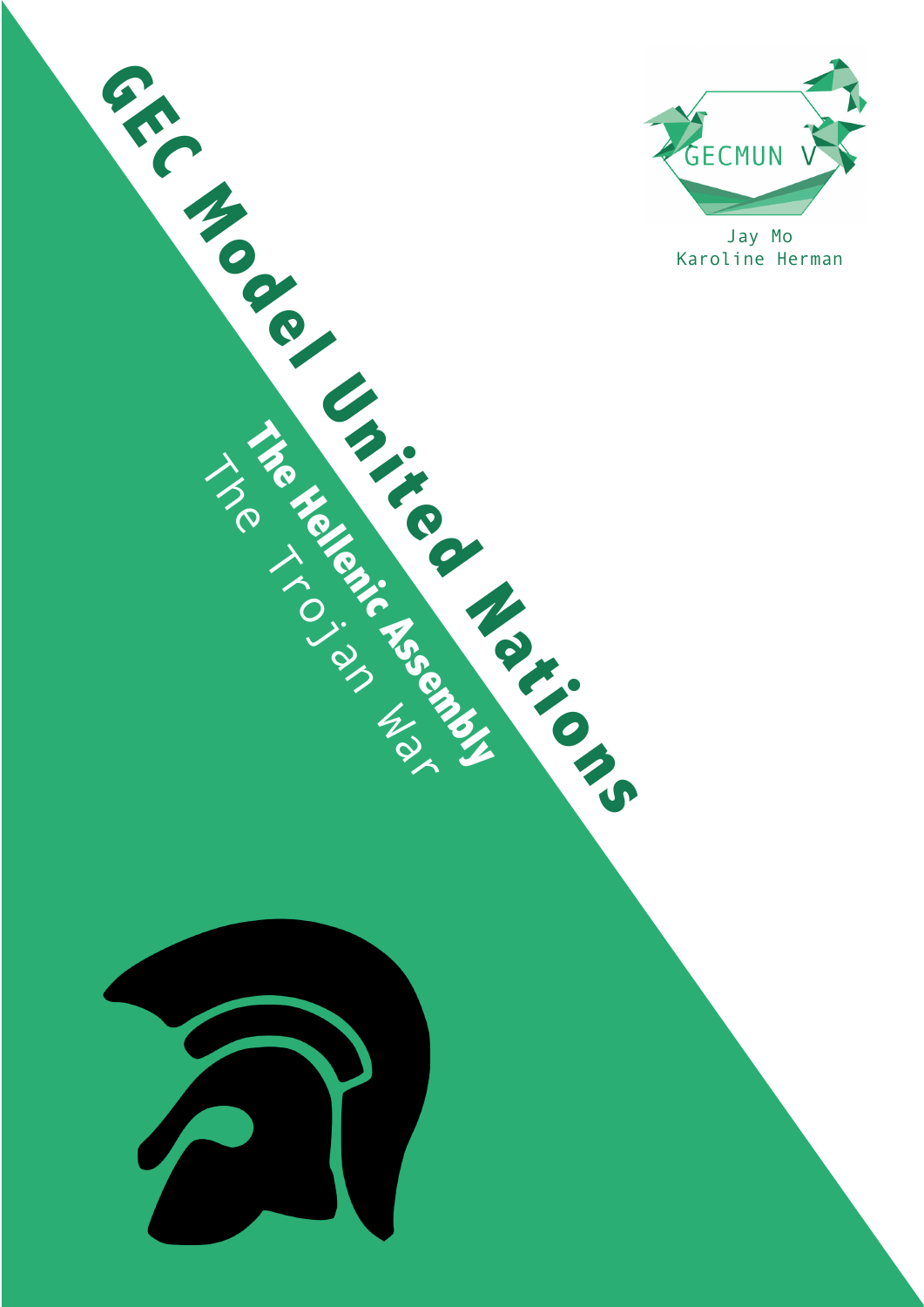# Table of Contents

Letters From the Chairs | Pg. 3

Introduction to the Committee | Pg. 4

Information | Pg. 5

- Background Information | Pg. 5
- Geography | Pg. 5
- Troy's Strength | Pg. 6
- Major Greek Nations | Pg. 6
- Agenda | Pg. 7

Delegate Positions | Pg. 7

Questions to Consider | Pg. 9

Bibliography | Pg. 10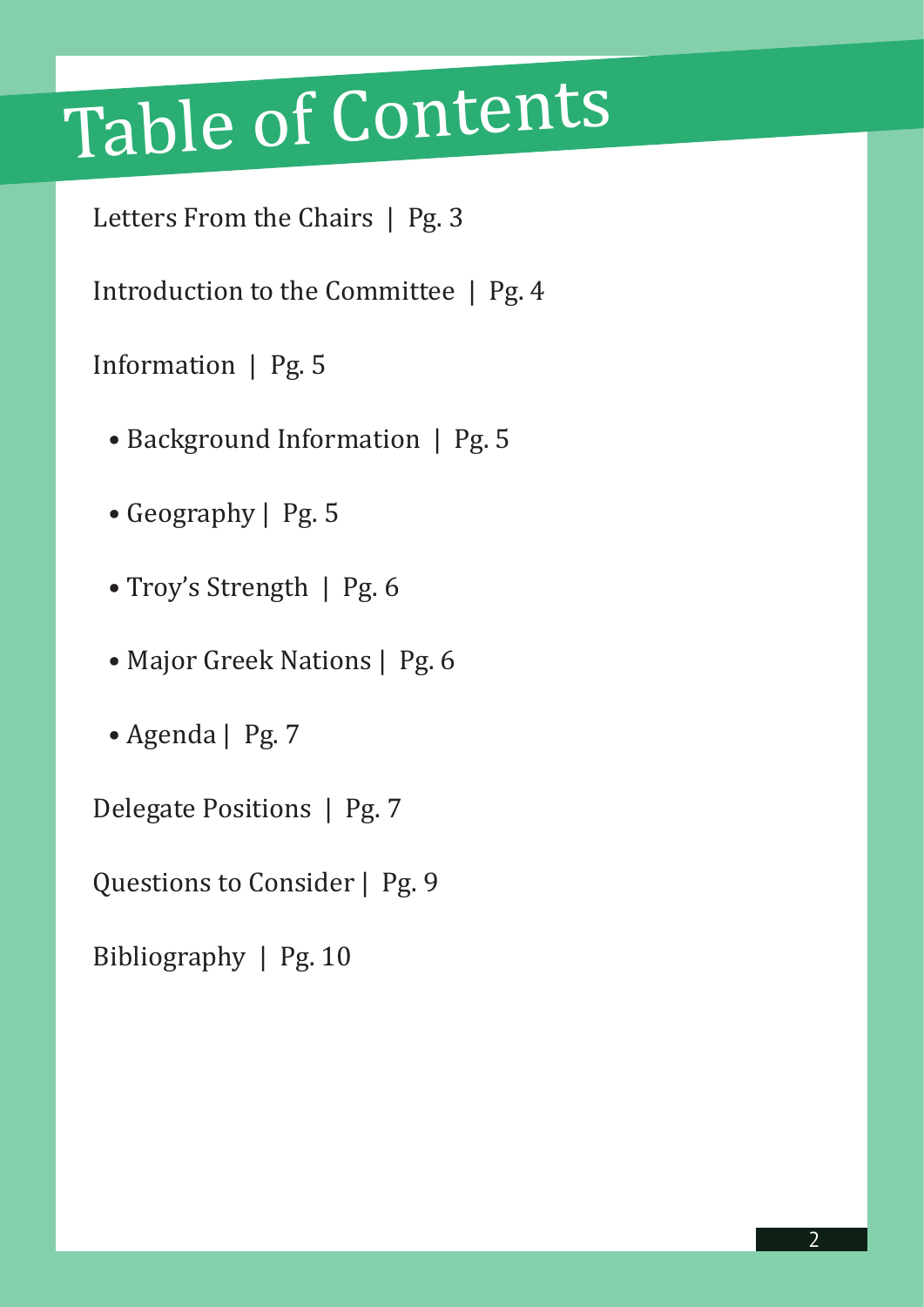# Letters from the Chairs

#### Greetings delegates!

My name is Jay Mo, a junior currently attending Saint Paul Preparatory Seoul. It is a great honor for me to be meeting you all as the chair of this committee, and I am thrilled to see you this coming March. This is my second year participating in GECMUN. Last year, I was here as a delegate of a crisis committee, and I remember myself being astonished by how open the committee was to creative and even ridiculous resolutions to various issues. I fell in love with how we were urged to abandon our conventional ways of thinking as well as the warm atmosphere that the chairs generated by connecting with each and every one of the delegates. It is my great desire to provide you with the same experience. Please, do not hesitate to make yourself heard and always be mindful that this is indeed a "crisis" committee where we must all open our ears to what others have to say. As for delegates that are new to MUN or crisis committees, just know that the chairs are here for you and have your back. By working together, I believe we will be more than capable of having an exciting and productive session, plus a good amount of fun!

Email: jea.mo@stpaulseoul.org

#### γειασας(hello),delegates!

I'm Karoline Herman and I am pleased to introduce myself as this committee's co-chair. This is my second year participating as a chair in GECMUN. Something about the atmosphere of last year's conference kept pulling me back and GECMUN IV has remained a wonderful memory in my mind. This year's committee will probably be nothing like you've been in before and we hope to meet and extend past all of your expectations. Research well, get into your roles, and most importantly, have fun! I wish you good luck and I hope that we can all defeat the Trojans before it's too late!

Email: karoline.herman@stpaulseoul.org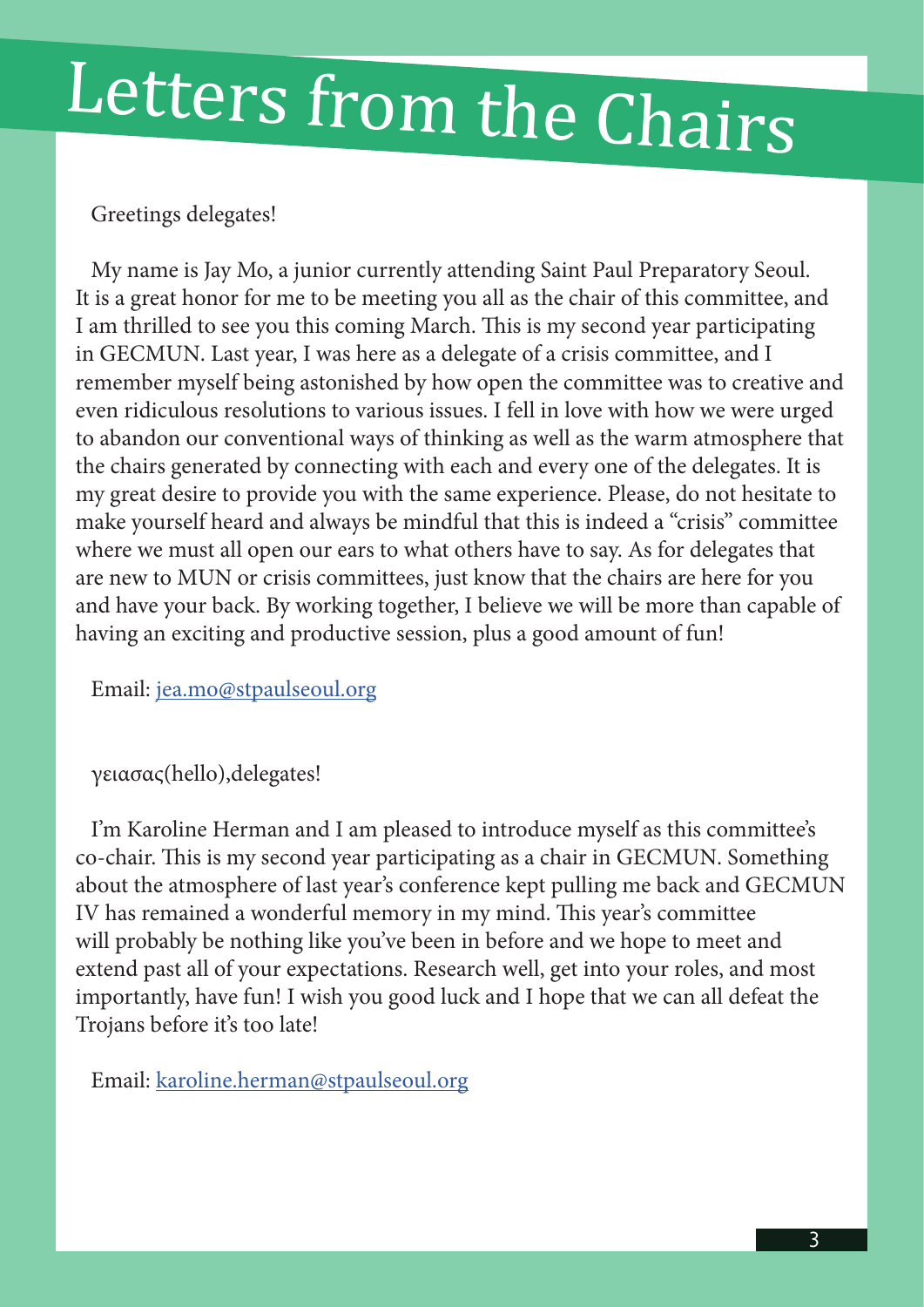## Introduction

Helen, daughter of Zeus, was the most beautiful woman who had a full line of suitors seeking her hand in marriage. As Menelaus was selected as the lucky man, everyone thought that the dispute over her was over- until Paris took her away to Troy. The call to war by Menelaus and Agamemnon meant many different things to the mighty kings and warriors of the Greek nations. For very few, it meant an opportunity for honor and glory. For many others, however, the war signaled the start of a long struggle that would prevent people from returning home for many years, even decades. If there is a common objective that unites these people, it would be toppling Troy to win Helen back. Once Helen comes back, everything would surely go back to the way it was before, would it not?

Delegates will be playing the roles of Greek heroes who have prominent roles in the Trojan War as commanders, warriors, healers, and soothsayers. Each delegate must work in their field but also cooperate with others to attain the ultimate goal of winning the war by deciding on battle strategies, appeasing upset gods, and predicting the next moves of the Trojan forces. There will be various obstacles that will make obtaining this goal an arduous journey. Commanders will have conflicting opinions which might prevent the committee from proceeding in one direction. And never forget that the Gods are watching from above! Not all of them are particularly fond of the Greeks.

Be mindful of how many lives are at stake, the resources that you have, and how the prolonging of the war will affect you. Also keep in mind that every victory and success comes with a price. It is your responsibility, delegates, to minimize those costs.

The committee will be set after all the Greek forces have arrived on the shores of Troy but before any action that would initiate the actual war. Consequently, delegates should expect to jump straight into strategic thinking as soon as the committee commences.

Also please be reminded that there is absolutely no need for the committee to flow according to the original myth. The chairs highly encourage delegates to think outside of the box and come up with unique solutions to various situations and crisis updates. For that reason, the construction of the Trojan Horse will not be allowed as a possible solution. This is your chance to rewrite the whole story!

καλή τύχη (good luck), delegates. May Tyche be with you!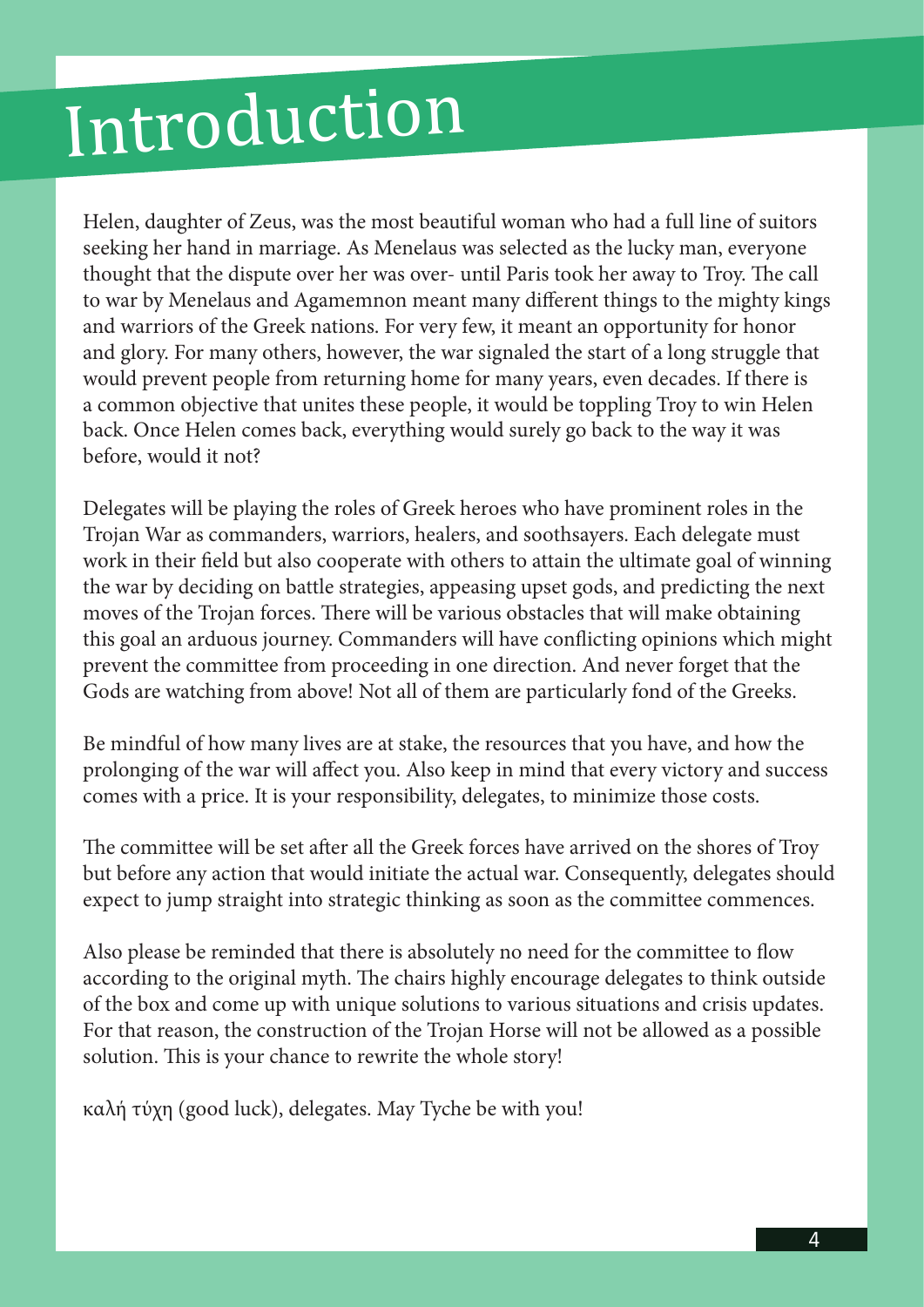# Information

### **Topic Background**

Every epic battle has an epic beginning. This story begins on Helen was the most beautiful woman in the world. When it came time for her to marry, a long line of suitors from all over the world brought gifts to appease to her stepfather, Tyndareus, and win her hand. Helen eventually decided on Menelaus. Tyndareus was wary because he didn't want to anger any of the suitors by sending them away or by taking any of their gifts for he didn't want to give them a reason to fight with him. Odysseus, one of the suitors , offered a way out of this situation if Tyndareus would assist him in getting Penelope, Tyndareus' niece, to marry him. The solution was to, before announcing the decision, get all of the suitors to take part in a pact to defend the chosen husband if the time came. Tyndareus agreed and Menelaus and Helen were married.

Later on, Zeus held a ceremony in Olympus but didn't invite one of the goddesses due to her irksome nature. The goddess, infuriated, threw a golden apple into the ceremony with the writing "To the most beautiful" inscripted upon it. Three goddesses, Hera, Athena, and Aphrodite claimed the apple, hence claiming that they were the most beautiful. Since they couldn't all be the most beautiful, they asked Zeus to decide who the true owner of the apple was. Zeus, not wanting to start a fight or just being too bothered to do so, let the decision fall on Paris of Troy. The three goddesses went to Paris and let him decide. They also each gave him their own incentive to choose them. Hera offered him the position of King of Europe and Asia Minor, Athena offered him the gift of strategy in war, and Aphrodite gave him the love of beautiful Helen, wife of Menelaus. Paris chooses Aphrodite and decides to claim his "prize," Helen of Troy. Thanks to Aphrodite's assistance, Paris succeeds in abducting Helen, thus leading to the commencement of the Trojan War.

### **Geography**

The Greek forces come from nations and cities dotted all over the Greek peninsula. To ensure that they would arrive in Troy all together, they rendezvoused at Aulis, a port located approximately 300 km away from Troy. Getting to Troy required the Greeks to sail across the Aegean Sea, a voyage made even longer by the many islands that prevented the ships from journeying in a clean, straight path directly to Troy.

Since ancient ships sailed at an average speed of around 6 knots, it would take around 2~3 days for a ship to arrive in Troy from Aulis under the condition that the ship travels on a straight route. If



other nasty variables-such as foul winds, storms, and having to detour around islands- are taken into consideration, it would certainly take ships even longer, even up to a full week or more, to complete the journey.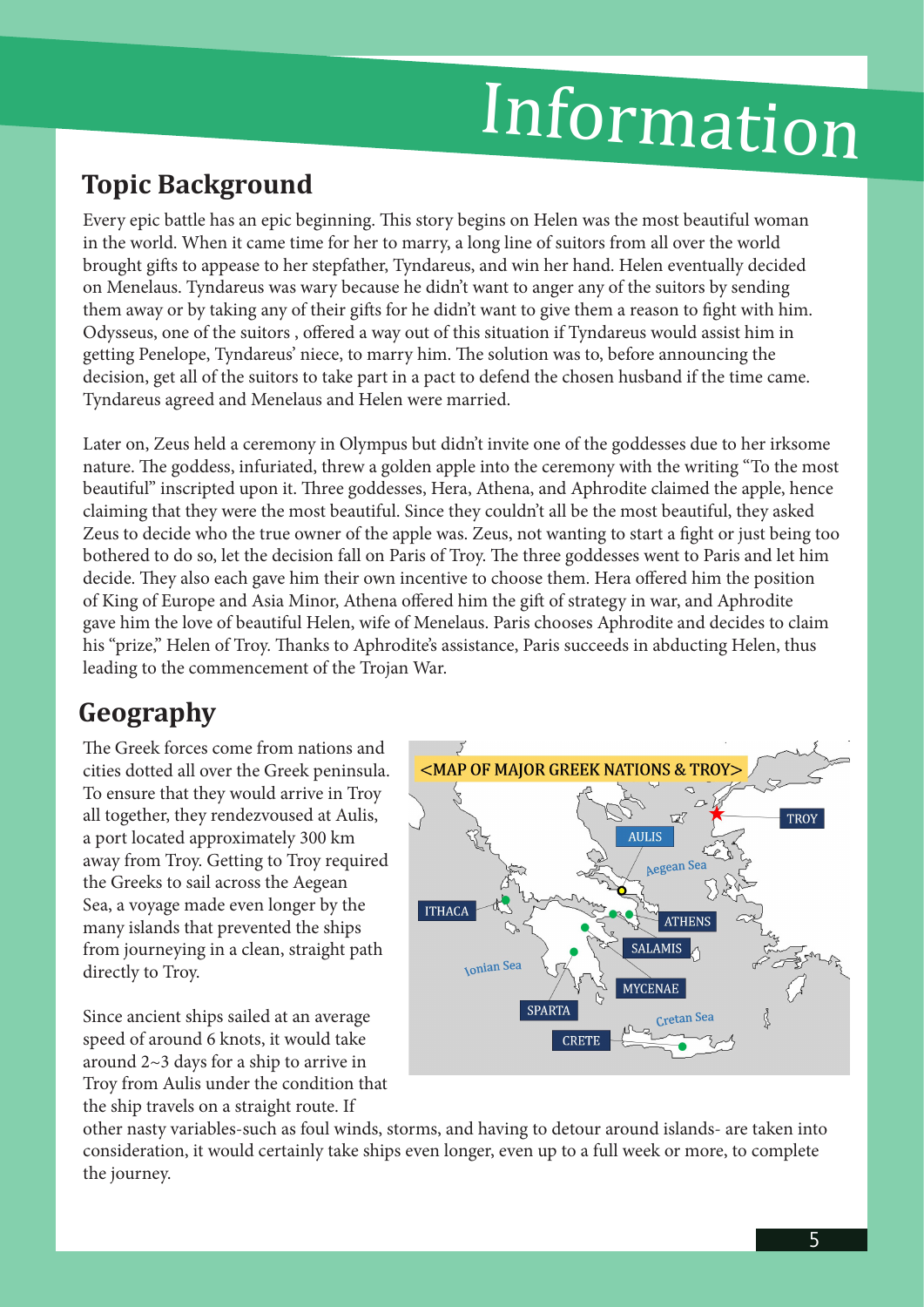This distance is one of the factors that delegates should always keep in mind because it will most likely be a major element that will prolong the war. Reinforcements, if needed, will have to be called ahead of time to make sure that they arrive at the perfect time. When discussing battle plans, commanders should be mindful of the fact that their men would be tired after the long trip and would be needing time to recover their strength.

All in all, the distance from Greece to Troy will make it increasingly difficult for the war to be put to an early end.

### **Troy's Strength**

It was said by Homer in the Iliad that the city of Troy was extremely well-protected with strong walls and a good foundation. Rather than Troy falling because of a weak defense or a flimsy wall, it was felled because of the Trojan Horse. In fact, the walls were so strong that they were said to have been built by Poseidon and Apollo themselves. However, the wall does have a weakness. As previously mentioned, the wall was stated to have been built by Apollo and Poseidon. This was as a punishment by Zeus and for a reward by the then-king of Troy, Laomedon. When Laomedon refused to reward Apollo and Poseidon, Poseidon sent a sea serpent to besiege the city. Laomedon was told by an oracle that the only way to save the city was to sacrifice his daughter so he sent his daughter out to get chained to a rock and await her death. Herakles(Hercules), who happened to be in Troy however, came to the rescue and offered to slay the serpent and save Laomedon's daughter in exchange for Laomedon's divine horses. After the deed was done however, Laomedon refused to give up the horses. Herakles, enraged, left the city and returned with a gang of warriors. He captured the city and killed Laomedon. Laomedon was buried near the Scaean Gate and as long as his resting place remains untouched, his city's wall will remain unassailable.

### **Major Greek Nations**

There are five major regions that will be looked at during this committee's discussion: Sparta, Athens, Ithaca, Mycenae, and Crete. Starting with a big one, Sparta was a major city-state in Ancient Greece. It was known for being very militarily advanced and being brutal in combat. The adjective "spartan" actually means "showing indifference to comfort." Sparta was located primarily in modern Laconia(region of Greece) and was placed strategically to be able to control trade ports. Another very important, and well-known, city-state is Athens. Athens was known for both their military and their smarts. Athens is named after the pagan goddess of wisdom "Athena," hence their smarts. Their military, especially their army, were known for their "hoplites." Hoplites is just a word for a soldier that is armed with mostly just a shield and a spear. These hoplites would be accompanied by a slave or a poor citizen who would carry around their weapons before combat and would protect the camp during combat.

Next, Ithaca is most known for being the home of Odysseus. It is not sure completely where this place was, most scholars think it is just the modern island of Ithaca and that will be where it is in our discussion. Ithaca is most discussed in Homer's Odyssey where Odysseus embarks on a decade long journey to get back home and take his place on the throne. Mycenae was a major city-state in Ancient Greece as well. It was located primarily in modern Argolis, Greece. Mycenae is known to be more intellectually advanced than militarily advanced. They were the first-speakers of the Greek language. That being said, it doesn't mean that they weren't m ilitarily advanced in their own respects, it just means that it wasn't their strongsuit. A spear was their weapon of choice during combat. Lastly, Crete is a the biggest island in Greece. It is famous for its eclectic geography. It is also famous for being the birthplace of Zeus. Crete was more of a supporter during battles. They provided troops and were most famous for their archers. Not only that though, they also provided slingers, javelin throwers, and stone throwers.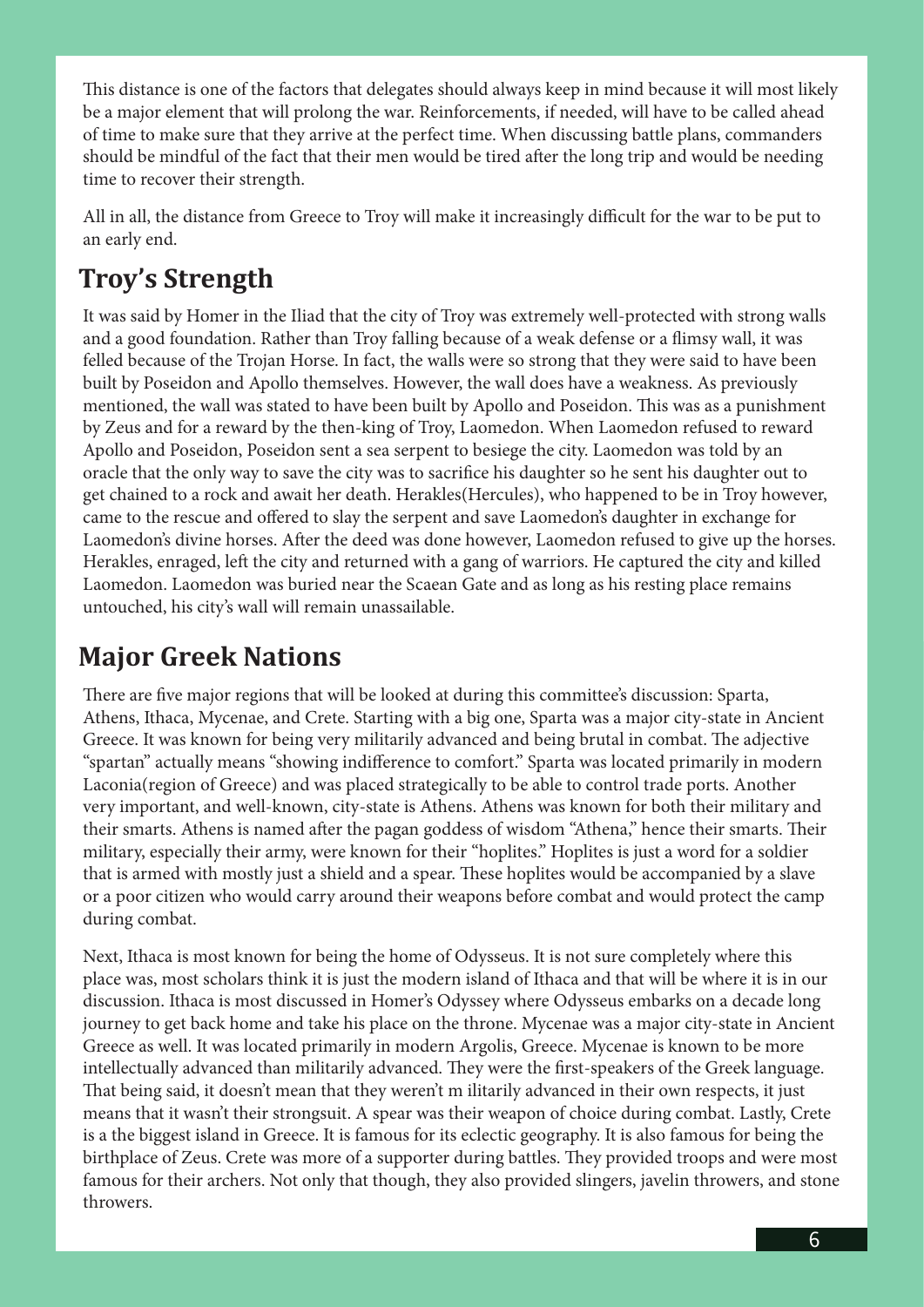### **Agenda**

The primary objective that should be accomplished is reclaiming Helen. Though achieving this goal will naturally lead to clashes with the Trojans, there is no need for the delegates to feel pressured to take down Troy and reduce it to ashes. Troy can be left completely unscathed if all works out well through peaceful means (though this is hardly likely!). The fate of Troy will be left purely at the hands of the delegates as they will be the ones commanding the Greek forces.

Another issue that delegates will be required to address is the means through which this conflict with the Trojans can be solved. One method that the Greeks can use is to proceed to use physical means and immediately start a battle. Considering that the Greeks already have their troops brought to Troy, it can be said that they are fully ready to launch attacks anytime. To do this, the perfect timing and excuse to initiate the war must be discussed. These are steps that will be taken only after the delegates understand the possible costs of their decisions.

Delegates can also take a different approach and resort to peaceful ways of negotiation. If delegates resolve to negotiate with the enemy, then they should decide what kind of rhetoric and tone they will employ. One choice is to appear aggressive. For example, they can accuse Paris of causing for all this chaos and hold Troy responsible for providing protection to such a troublemaker. The other choice is to show a more passive attitude. Perhaps the Greeks can suggest a trade or a compromise for the safe return of Helen. However, one factor that delegates must be aware of is the fact that the Trojans would already be sensing the presence of the Greek troops on their doorstep as a threat. Rather than talking, they could be preparing an army of their own.

# Delegate Positions

#### **ACHILLES**

Achilles is considered to be one of the greatest heroes that ever existed in the history of Greece. His mother was the goddess Thetis, who dipped him in the River Styx by holding his foot when he was a baby, making him immortal except for his vulnerable heel. He is a valuable asset on the battlefield which is why the Greek leaders tried so hard to recruit him. Achilles is extremely confident of himself and often comes across as arrogant.

#### **PATROCLUS**

Patroclus is a dear friend to Achilles. Apart from the fact that he is also a formidable warrior, he is the only true friend of Achilles that accompanied him to the Trojan War. Throughout the war, Patroclus provides good emotional support to Achilles and helps his friend from letting his temper get the best of him.

#### **AGAMEMNON**

The king of Mycenae and elder brother of Menelaus. He is described to be a charismatic commander who called on the kings of different Greek nations and assembled forces to lay siege on Troy when his brother's wife, Helen, was taken by Paris. Agamemnon finds himself burdened by a lot of responsibility and stress as he has to mediate debates between different kings while trying to shorten the war to prevent more lives from dying in the battlefield.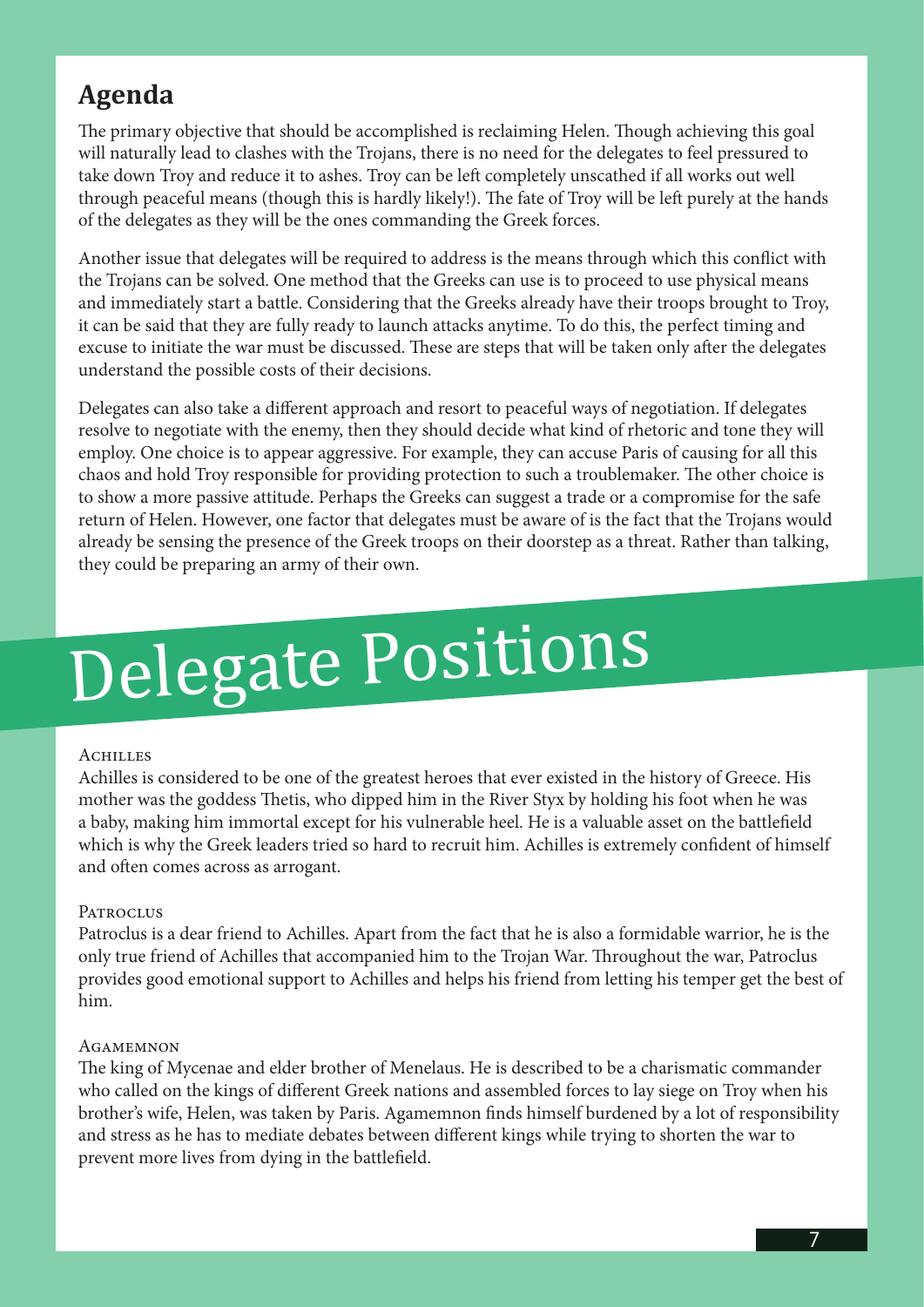#### **MENELAUS**

The king of Sparta and the lucky man who won Helen's hand in marriage. Little did he know that his happy family would break apart after he hospitably greeted Paris into his realm. Enraged by Paris's betrayal, Menelaus, with the aid of his brother Agamemnon, summons Helen's past suitors by calling upon the oath they all sworn, that if Helen were ever to fall in danger, they would all readily fight to protect her. Menelaus farms special hatred for Paris.

#### **ODYSSEUS**

Odysseus is the king of Ithaca who was, in the past, a passionate suitor that sought Helen's hand in marriage. He was the very person who proposed the idea of swearing an oath which later required many suitors, including himself, to come to the defense of Menelaus. But when the time came that he was called by Agamemnon and Menelaus to participate in the Trojan War, Odysseus tried to pretend he had gone mad so that he could stay with his beloved wife Penelope and his son Telemachus. This plan ultimately failed and he had no choice but to go on the expedition. It is his personal objective to finish this war as soon as possible and return to his family. He is known to be extremely intelligent and a brilliant strategist.

#### **DIOMEDES**

Despite being one of the youngest heroes recruited to fight in the Trojan War, Diomedes displays exceptional skills in the battlefield. He is even willing to fight the Gods if he is pushed to do so. While he tries to prove himself as an honorable warrior, he hardly displays thirst for power. He counsels Agamemnon on battle strategies and earns the respect of his comrades for his wisdom and maturity.

#### Telamonian Ajax

Ajax, the prince of Salamis and Periboea, is described to be a "giant." He is very tall, strong, and practically fearless which allows him to thrive in the battlefield as he intimidates his enemies with his physical appearance. As a young man, he trained with Achilles under the same master, Chiron, and therefore shares some friendship with both Achilles and Patroclus.

#### **NESTOR**

Nestor is a senior warrior who has had his fair share of adventures and expeditions. In the past, he was an Argonaut who accompanied Jason on his quest for the Golden Fleece. He does not participate too often in the battle itself, but often serves as Agamemnon's wise counsel. Nestor is also an eloquent speaker and helps to reconcile people after conflicts.

#### **MENESTHEUS**

Menestheus is the king of Athens who was called upon to fight in the Trojan War due to proposing to Helen in the past. He is a valuable war resource capable of organizing troops and cavalry forces better than anyone. Menestheus is not considered to be brave like the other commanders and is at times scorned by his fellow commanders.

#### **IDOMENEUS**

The king of Crete who is a good friend to Telamonian Ajax and one of Agamemnon's good advisors along with Nestor and Diomedes. Idomeneus was one of the Greek heroes who is always ready to tend to wounded comrades in the battlefield and come to their defense at times of peril.

#### **CALCHAS**

A seer and a priest of Apollo skilled at foretelling the future and reading signs. It was Calchas that foretold the happening of the Trojan War and the siege of Troy. Though he does not participate directly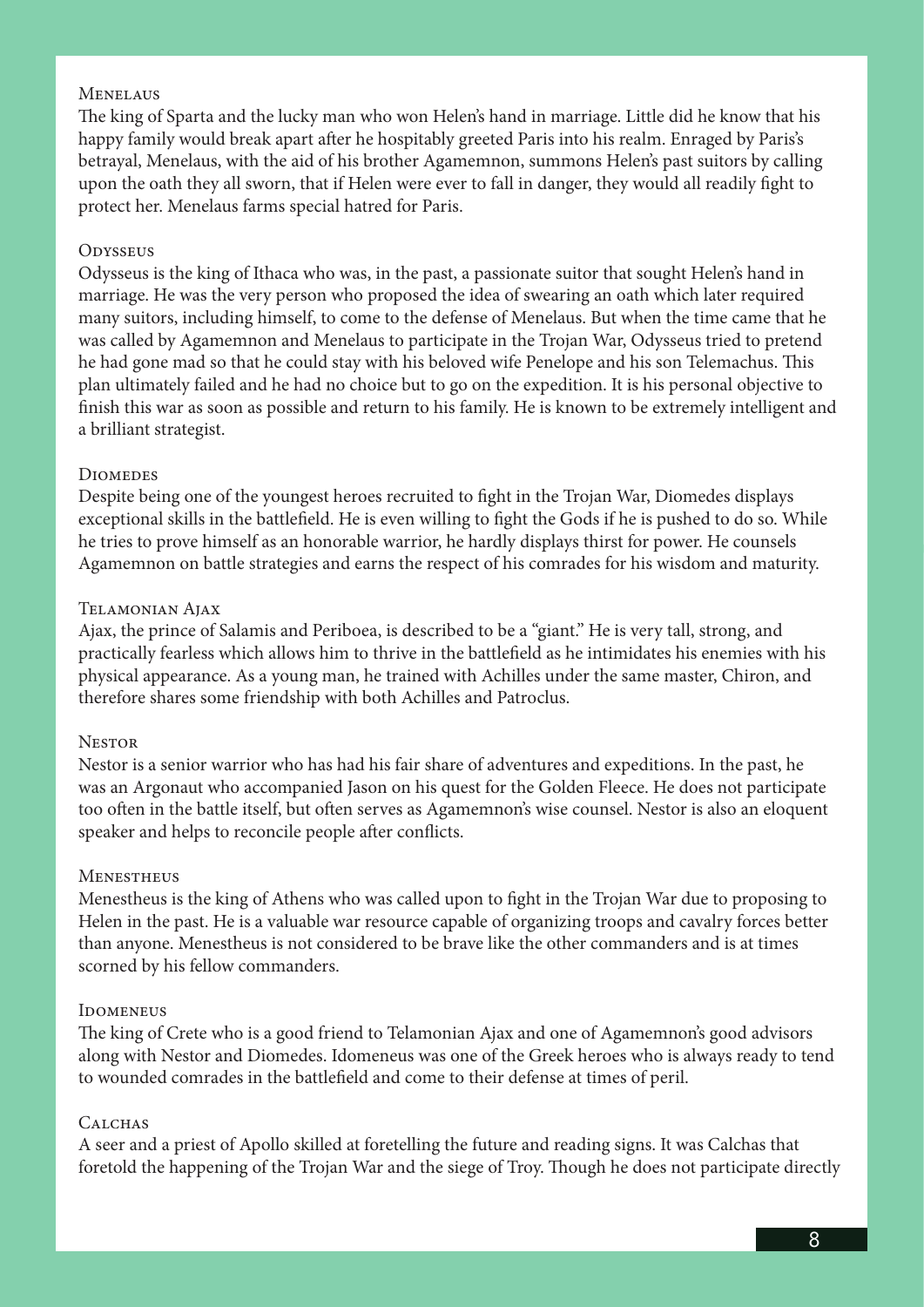in the battle, his words have great influence over the decisions of the Greek commanders who are sensitive to divine intervention. His interpretations are what can influence the flow of the battle.

#### MACHAON

A physician from Thessaly who, with his brother Podalirius, participated in the Trojan War. Both Machaon and his brother are legendary healers who are able of tending to serious injuries. Part of his medical prowess is thanks to the herbs he obtained from the centaur Chiron.

#### **SINON**

A soldier who is skilled at acting and is therefore capable of acting as a spy for the Greeks. This makes Sinon a precious resource, especially in stalemate situations or when the Greeks are desperate for a glimpse into the plans of Trojans.

#### Agapenor

Agapenor is the king of the Arcadia who was the commander of sixty ships. He was also one of the suitors of Helen in the past which bound him to the oath of having to fight on Menelaus's side.

# Questions to Consider

- What is the best way to resolve the conflict regarding Helen? Are there any peaceful measures that the Greek forces could take?
- What are some specific battle strategies that could give Greece the upper hand in the war?
- What is the best way to minimize casualties whilst also maximizing the possibility of winning the war?
- How should the Greek forces react to divine intervention?
- To what extent should prophecies and interpretations of signs be taken into consideration?
- What immediate impact will the presence of the Greek army have on any negotiations?
- What would the Greeks gain from participating in this war besides honor and glory?
- What should be done if the war lasts too long? Will the Greeks have to give up and turn back?
- Is this war even winnable in the first place?